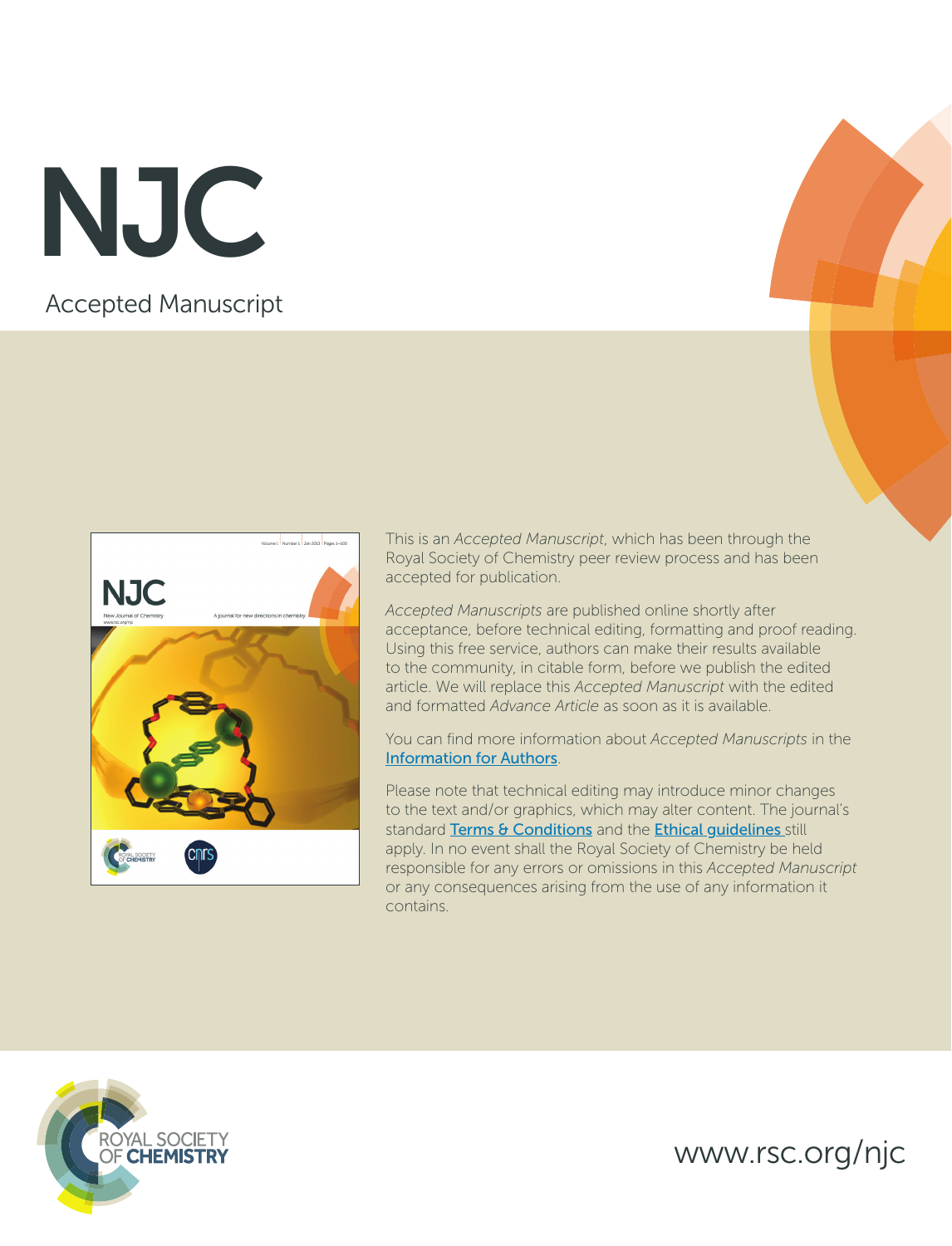### **Graphical Abstract**

# **Recoverable Cu/SiO <sup>2</sup>Composite-Catalyzed the Click**  bverable Cu/SiO<sub>2</sub> Composite-Catalyzed the **(**<br>Synthesis of1,2,3-Triazoles in Water Media.

Cátia Schwartz Radatz,<sup>a</sup> Liliana do Amaral Soares,<sup>a</sup>Estéfano Fernando Vieira,<sup>b</sup> Diego

Alves,<sup>c</sup> Dennis Russowsky<sup>b,\*</sup> and Paulo Henrique Schneider<sup>a,\*</sup>

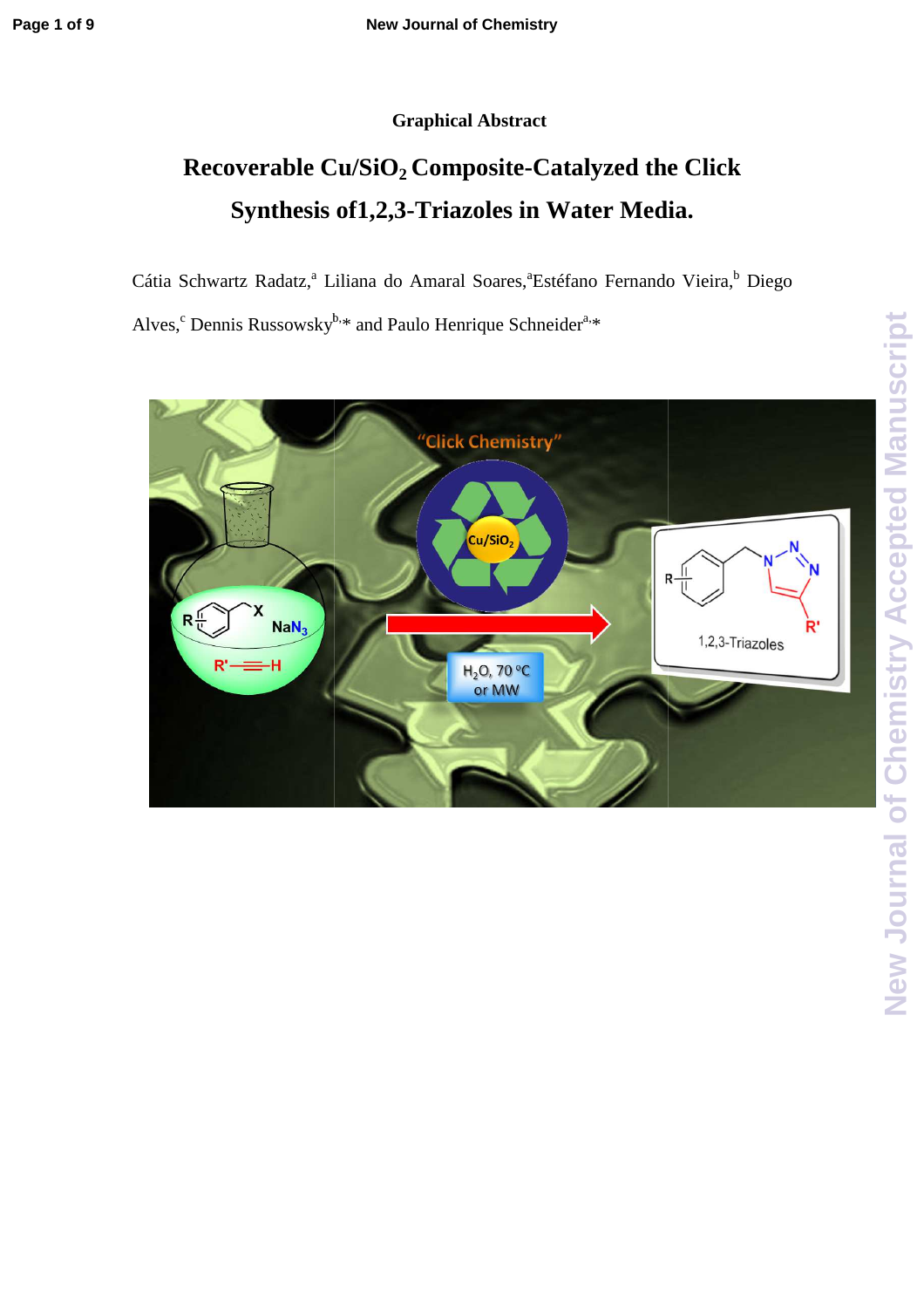Cite this: DOI: 10.1039/c0xx00000x

www.rsc.org/xxxxxx

# **ARTICLE TYPE**

## **Recoverable Cu/SiO2 Composite-Catalysed Click Synthesis of**

## **1,2,3-Triazoles in Water Media**

**Cátia Schwartz Radatz,<sup>a</sup> Liliana do Amaral Soares,<sup>a</sup> Estéfano Roberto Vieira,<sup>b</sup> Diego Alves,<sup>c</sup> Dennis Russowsky, \*<sup>b</sup> and Paulo Henrique Schneider \****<sup>a</sup>*

<sup>5</sup>*Received (in XXX, XXX) Xth XXXXXXXXX 20XX, Accepted Xth XXXXXXXXX 20XX*  **DOI: 10.1039/b000000x** 

An eco-friendly multicomponent reaction for the synthesis of 1,2,3-triazoles using a recoverable and recyclable Cu/SiO<sub>2</sub> composite as the catalyst is reported. The reaction proceeds by mixing the benzyl halide, sodium azide, the alkyne and the catalyst in an aqueous medium to afford the desired products in

<sup>10</sup>excellent yields. The heterogeneous catalytic system showed highly efficiency, performing the multicomponent Huisgen reaction in a green approach based on recoverability, recyclability and avoidance of wastes. Microwave irradiation was also applied, substituting for conventional heating, resulting in excellent yields of the products with a dramatic reduction in the reaction time.

#### **Introduction**

<sup>15</sup>1,2,3-Triazoles are typical nitrogen-containing heterocyclic molecules that have attracted increasing interest due to their wide range of applications. The 1,2,3-triazole unit is present in several classes of compounds that display different biological activities.<sup>1-</sup> <sup>3</sup> These molecules are commonly employed in many fields of

<sup>20</sup>chemistry such as drug discovery, including the development of new drugs as well as the modulation of their activities.<sup>4-9</sup>Within the industry, 1,2,3-triazoles have been applied to the development of new materials<sup>10,11</sup> or the design of new catalysts,<sup>12,13</sup> among other uses.14,15

- <sup>25</sup>Different methods are available for the synthesis of 1,2,3 triazoles. The most attractive involves the thermal 1,3-dipolar cycloaddition of azides with alkynes, discovered by Huisgen $16$ and popularized independently by  $Sharpless^{17}$  and Meldal.<sup>18</sup> The process is based on a copper-catalysed reaction protocol, which
- 30 proceeds with high regioselectivity. The development of the copper-catalysed azide-alkyne cycloaddition process (CuAAC) was a milestone in the synthesis of 1,2,3-triazoles, and represents the most illustrative example of "click-type reactions" within the concept of "Click Chemistry".<sup>19-25</sup>
- 35 Organic azides are generally safe compounds; however, those of low molecular weight are unstable and difficult to handle.<sup>26-28</sup> Therefore, developing a methodology that avoids their isolation is desirable. In this context, Van der Eycken and co-workers developed an efficient method for a practical multicomponent
- <sup>40</sup>reaction in which an organic azide was generated *in situ* from the corresponding bromides and sodium azide. $29$  With regard to metal catalysis, a great number of studies have focused on the use of copper salts as catalytic systems for this purpose.<sup>30-41</sup> Most of these catalytic systems are involved in homogeneous catalysis
- <sup>45</sup>processes, and sometimes the difficulty of separating the catalyst

as well as the requirement for reducing agents and stabilizing ligands pose difficult problems to circumvent. Thus, from an environmental point of view, the search for new efficient methods offering high yield, selectivity, mild conditions, recoverability <sup>50</sup>and waste avoidance is highly desirable. In this regard, heterogeneous catalysis emerges as an important tool and has been frequently used as a green alternative for a broad range of chemical transformations. Additionally, it brings important advantages, especially those regarding removal of the catalyst <sup>55</sup>from the reaction media, which can be done by simple filtration.

 Although the main methodologies have been based on the active Cu<sup>I</sup> species,<sup>42</sup> few reports have been dedicated to the direct use of  $Cu<sup>H</sup>$  species in preparing the catalyst. Some classical examples use  $CuSO<sub>4</sub>$  as a precatalyst and sodium ascorbate as the  $\omega$  reducing agent to generate the active Cu<sup>I</sup> species.<sup>17</sup> Alternatively, a  $Cu(OAc)<sub>2</sub>/ascorbate system was also effective in catalysing the$ Huisgen Reaction.

 Lipshutz and co-workers introduced an inexpensive Cu/Charcoal heterogeneous catalyst prepared from  $Cu(NO<sub>3</sub>)<sub>2</sub>$  as 65 the metal source.<sup>43</sup> In this case, formation of the CuO and Cu<sub>2</sub>O species within a charcoal matrix was proposed. On the other hand, the *in situ* generation of the catalytically active  $Cu<sup>T</sup>$  species from  $Cu<sup>II</sup>$  was also proposed through an alkyne homocoupling reaction or *in situ* oxireduction reaction.<sup>44,45,46</sup>

<sup>70</sup>Regarding our continuous search for new reactions catalysed by Lewis acids,  $47-51$  we dedicated our efforts to developing a safe, easy to handle heterogeneous Lewis acid catalyst that could be easily separated from the crude reaction mixture and recycled in a given process. Previous studies showed that a  $Cu/SiO<sub>2</sub>$  composite, <sup>75</sup>synthesized by the sol-gel method, was successfully employed to promote the multicomponent dihydropyrimidinone synthesis known as Biginelli's reaction.<sup>52</sup> More recently, a series of dihydropyridines were easily prepared in one step synthesis through catalysis by an analogous  $In/SiO<sub>2</sub>$  composite.<sup>53</sup> In this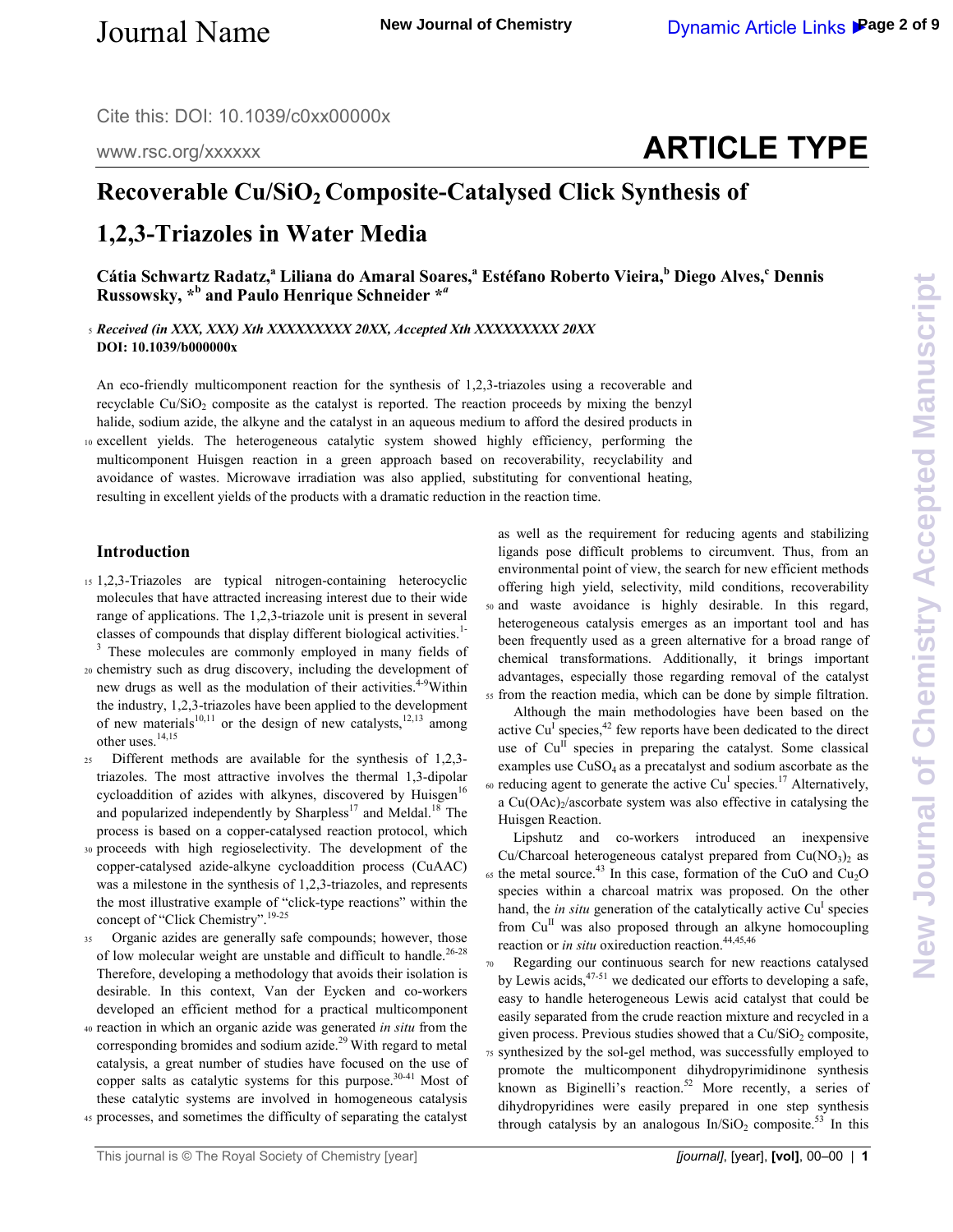60

report, we wish to disclose our results towards the development of a new eco-friendly multicomponent approach, in which 1,2,3 triazoles were synthesized in high yields and with high regioselectivities promoted by the heterogeneous  $Cu/SiO<sub>2</sub>$ <sup>5</sup>composite catalyst. Thus, the reaction of benzyl halide **1**, sodium azide (**2**) and the terminal alkynes **3** was performed in water media to afford the respective 1,2,3-triazole **4** as depicted below in Scheme 1.



**Scheme 1** General Synthesis of 1,2,3-triazoles.

#### **Results and discussion**

#### <sup>15</sup>**Preparation of the Catalyst**

30

The heterogeneous  $Cu/SiO<sub>2</sub>$  Lewis acid catalyst was readily prepared through the sol-gel method, mixing the metal halide  $(CuCl<sub>2</sub>$  as the metal source) and tetraethyl orthosilicate (TEOS) under acidic catalysis. The TEOS was gelated in the presence of  $20$  an aqueous ethanolic solution of CuCl<sub>2</sub> and a few drops of HCl at

- room temperature for approximately 5 days. The obtained green vitreous solid material was powdered and submitted to a thermal treatment at 180 °C for 24 h, and then successively washed with ethyl alcohol, water and diethyl ether. The washed powder
- 25 material was dried in an oven at 100  $^{\circ}$ C for 24 h to afford a pale green powdered material. Electron Dispersive Spectroscopy (EDS) elemental analysis of the composite showed the average molar ratio of Cu/Si was 1:5.9 (Figure 1).The calculations indicated 2.59 mmol of Copper per gram of composite material.



**Figure 1.**The EDS spectra of Cu/SiO<sub>2</sub> Composite

 The specific surface area was determined using the BET method,<sup>54</sup> yielding a value of  $120 \pm 12 \text{ m}^2 \text{g}^{-1}$  for Cu/SiO<sub>2</sub>. The <sup>45</sup>average pore diameter distribution in this material was obtained from  $N_2$  adsorption-desorption isotherms through the BJH method<sup>55</sup> and showed a distribution range from 4 nm to 13 nm, characterizing the composite material as a mesoporous material.

#### **Optimization under Conventional Heating and Microwave**  <sup>50</sup>**Irradiation**

 After preparing the catalyst, we examined its ability to promote the formation of the organic azide *in situ*, and subsequent 1,3-dipolar cycloaddition with the alkyne in water as the solvent. We defined three parameters of analysis in order to <sup>55</sup>optimize the reaction conditions. As can be seen in Table 1, the

influence of temperature, reaction time and catalyst loading were analysed. For the initial studies, we selected the reaction of benzyl halides **1a-b**, sodium azide **2** and phenyl acetylene **3a** as a model reaction to yield the 1,2,3-triazole **4a**.

**Table 1.** Optimization of the reaction conditions using  $Cu/SiO<sub>2</sub><sup>2</sup>$ 

| 'N∽ <sup>N</sup><br>Cu/SiO <sub>2</sub><br>х<br>+ $NaN3 + Ph$ -<br>$=$ H<br>H <sub>2</sub> O<br>1a X= Br<br>4а<br>3a<br>$\mathbf{z}$<br>Ph<br>$1b X = C1$ |      |                                    |       |    |                            |  |  |  |
|-----------------------------------------------------------------------------------------------------------------------------------------------------------|------|------------------------------------|-------|----|----------------------------|--|--|--|
|                                                                                                                                                           |      | Entry Temp. $(^{\circ}C)$ Catalyst | mol%  |    | Time (h) Yield 4a $(\%)^b$ |  |  |  |
| 1                                                                                                                                                         | r.t. | Cu/SiO <sub>2</sub>                | 20    | 12 | 72                         |  |  |  |
| $\overline{2}$                                                                                                                                            | 70   | Cu/SiO <sub>2</sub>                | 20    | 12 | 93                         |  |  |  |
| 3                                                                                                                                                         | 70   | Cu/SiO <sub>2</sub>                | 20    | 6  | 95                         |  |  |  |
| 4                                                                                                                                                         | 70   | Cu/SiO <sub>2</sub>                | 10    | 6  | 81                         |  |  |  |
| 5                                                                                                                                                         | 70   | Cu/SiO <sub>2</sub>                | 10    | 12 | 93                         |  |  |  |
| 6 <sup>c</sup>                                                                                                                                            | 70   | Cu/SiO <sub>2</sub>                | 10    | 12 | 95                         |  |  |  |
| 7                                                                                                                                                         | 70   | Cu/SiO <sub>2</sub>                | 5     | 12 | 75                         |  |  |  |
| 8                                                                                                                                                         | 70   | SiO <sub>2</sub>                   | 77 mg | 12 |                            |  |  |  |

<sup>a</sup> Reactions were performed using benzyl bromide 1a (1.0 mmol), NaN<sub>3</sub>  $(2, 1.2 \text{ mmol})$ , phenyl acetylene  $3a(1.0 \text{ mmol})$  Cu/SiO<sub>2</sub> in H<sub>2</sub>O (2.0 mL). <sup>b</sup> Yields are determined by GC. <sup>c</sup> Reaction performed with benzyl chloride (**1b**).

<sup>65</sup>In a first experiment, benzyl bromide **1a**, sodium azide **2**, phenyl acetylene  $3a$ , and  $Cu/SiO<sub>2</sub>$  (20 mol%, 77 mg of composite material) were mixed together in water, and after 12 hours at room temperature the corresponding triazole **4a** was obtained in 72% yield (Table 1, entry 1). It is worth noting that the reaction <sup>70</sup>proceeded without an inert atmosphere and the triazole **4a** was obtained in high yield, in a single step in an aqueous medium. Next, we evaluate the influence of temperature and found that performing the reaction at 70 °C for 12 hours furnished the product with an increase in yield to 93% (Entry 2). By shortening  $75$  the reaction time from 12 to 6 hours, no change in the yield was observed (Entry 3). However, a decrease in the yield was observed when the reaction was performed for 6 hours with 10 mol % of catalyst loading (Entry 4). This first set of experiments indicated that the yield depends on a close relationship between <sup>80</sup>the three variables: time, catalyst loading and temperature. On the other hand, using 10 mol % of the catalyst and extending the reaction time to 12 hours lead to the formation of the product in excellent yields (Entry 5). In order to evaluate the reactivity with other benzyl halide sunders the same conditions as entry 5, we 85 performed a reaction with benzyl chloride 1b and, to our delight, triazole **4a** was obtained in 95% yield, showing the good reactivity of the catalyst independent of the halogen atom (Entry 6). An additional experiment performed with a decrease in the catalyst loading to 5 mol%, even for 12 hours, at 70 °C caused a <sup>90</sup>decrease in the yield (Entry 7). We should note that the reaction does not proceed in presence of pure  $SiO<sub>2</sub>$  evidencing that the presence of the copper metal atom plays a crucial role as a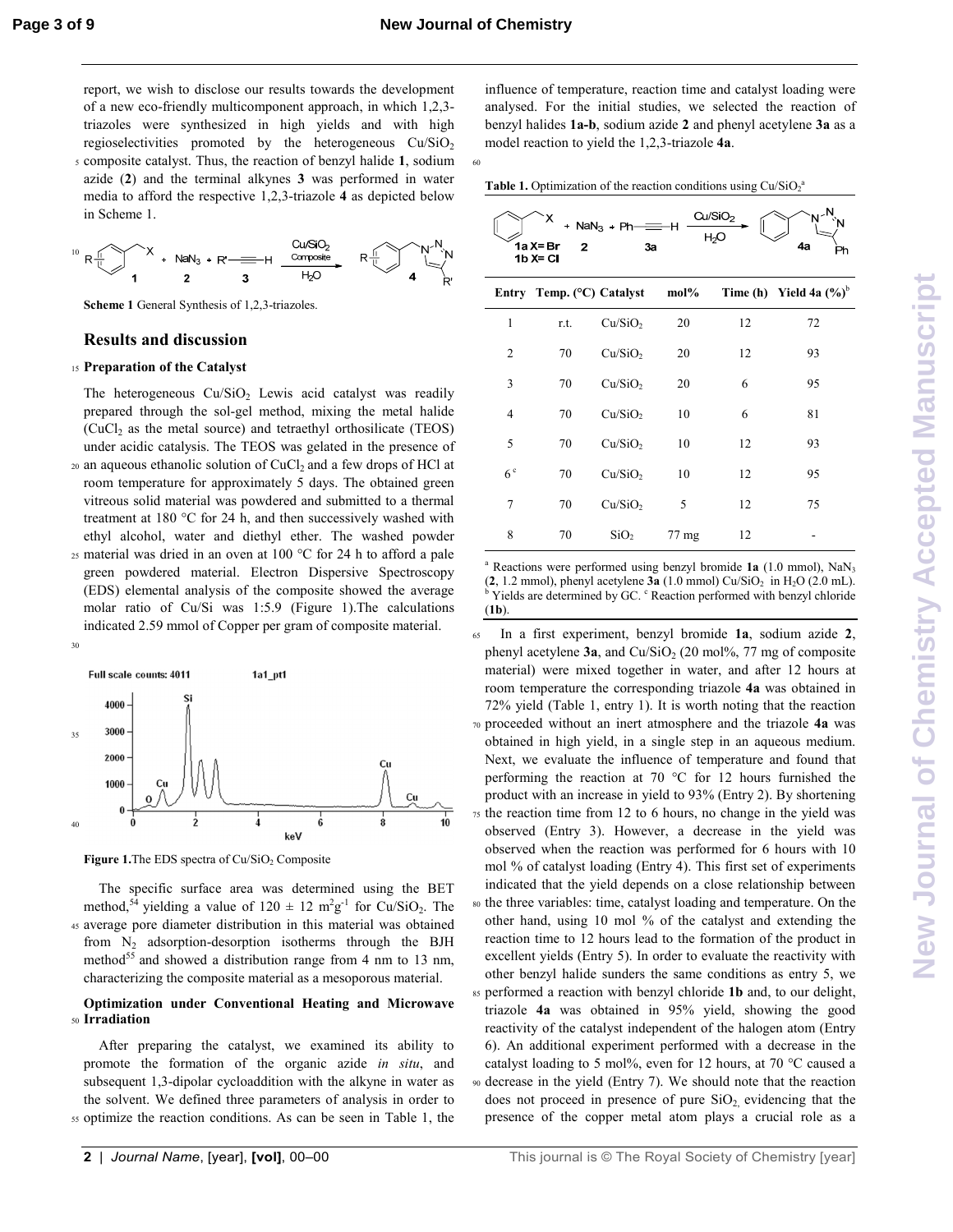catalytic species. Additionally, triazole **4a** was completely formed in a selective manner, with no contamination of the 1,5 regioisomer. Although the  $Cu/SiO<sub>2</sub>$  (10 mol%) composite catalyst showed a good performance in 12 hours of reaction at 70 °C, we

- <sup>5</sup>decided to investigate another protocol to reduce the reaction times. For this purpose we carried out the reaction under microwave irradiation, a known alternative to a thermal energy source.<sup>56-60</sup> Substitution of traditional heating (oil bath, sand bath, heating jacket, water bath or hot air) by microwave irradiation is
- <sup>10</sup>a convenient method to accelerate organic reactions and thus reduce their reaction times. $61-63$  The use of microwave irradiation has been applied successfully in organic synthesis and, in particular, in the synthesis of heterocyclic compounds among others.<sup>64-66</sup>
- 15 In order to develop an efficient protocol for this multicomponent reaction under microwave irradiation, a mixture of benzyl bromide 1a, NaN<sub>3</sub> 2, phenyl acetylene 3a and Cu/SiO<sub>2</sub> (20 mol%) in  $H<sub>2</sub>O$  (2.0 mL) were irradiated with different powers, temperatures and times (Table 2).
- 20

**Table 2**. Optimization of the reaction conditions under microwave irradiation using CuCl<sub>2</sub>/SiO<sub>2</sub>.<sup>a</sup>

|                | Χ<br>1a, b | $\overline{\mathbf{c}}$ | $NaN3 + Ph$<br>۰H<br>3a | CuCl <sub>2</sub> /SiO <sub>2</sub><br>$H2O$ , MW |                      | -N,<br>Ń<br>4а<br>Ph |
|----------------|------------|-------------------------|-------------------------|---------------------------------------------------|----------------------|----------------------|
| <b>Entry</b>   | X          | Power<br>(W)            | Temp. (°C)              | Catalyst<br>$(mol\%)$                             | <b>Time</b><br>(min) | Yield $(\%)^b$       |
| $\overline{1}$ | Br         | 30                      | 70                      | 20                                                | 10                   | 73                   |
| $\overline{c}$ | Br         | 50                      | $70\,$                  | $20\,$                                            | 10                   | 92                   |
| 3              | Br         | 50                      | 50                      | 20                                                | 10                   | 35                   |
| $\overline{4}$ | Br         | 50                      | 90                      | 20                                                | 10                   | 89                   |
| 5              | Br         | 100                     | 70                      | 20                                                | 10                   | 67                   |
| 6              | Br         | 50                      | 70                      | 10                                                | 10                   | 95                   |
| $\tau$         | Br         | 50                      | 70                      | $\tau$                                            | 10                   | 85                   |
| 8              | Br         | 50                      | 70                      | 5                                                 | 10                   | 30                   |
| 9              | Br         | 50                      | 70                      | 10                                                | 8                    | 84                   |
| 10             | Br         | 50                      | 70                      | 10                                                | $\tau$               | 83                   |
| 11             | Br         | 50                      | 70                      | 10                                                | 5                    | 43                   |
| 12             | Br         | 50                      | 70                      | 10                                                | 3                    | n.d.                 |
| 13             | <b>Cl</b>  | 50                      | 70                      | 10                                                | 10                   | 17                   |
| 14             | <b>Cl</b>  | 50                      | 70                      | 10                                                | 20                   | 68                   |
| 15             | <b>Cl</b>  | 50                      | 70                      | 10                                                | 30                   | 83                   |

<sup>a</sup> Reactions were performed using benzyl halide 1a-b (1.0 mmol), NaN<sub>3</sub>

80

 $(2, 1.2 \text{ mmol})$ , phenylacetylene  $3a(1.0 \text{ mmol})$ , Cu/SiO<sub>2</sub> in H<sub>2</sub>O (2.0 mL).

 $25<sup>b</sup>$  Yields are determined by GC.

When performed at 70 °C for 10 minutes at 30 W of power, the reaction led to the formation of **4a** in 73% yield (Table 2, entry 1). Raising the power to 50 W produced an increase in the yield of product **4a** (Entry 2). Maintaining the power at 50 W and 30 changing the temperature to 50  $^{\circ}$ C (Entry 3) or 90 $^{\circ}$ C (Entry 4), resulted in lower yields of **4a**. The use of higher power (100 W) did not lead to improvements in the yield (Entry 5). To our satisfaction, by reducing the amount of catalyst to 10 mol%, an excellent yield of 94% for product **4a** was observed (Entry 6). A

35 further decrease in the catalyst load to either 7 mol% or 5 mol% caused also a dramatic decrease in product yield (Entries 7 and 8, respectively). Decreases in the product yield were also observed in reactions performed for reduced reaction times of 8, 7, 5 or 3 minutes (Entries 9–12, respectively). In contrast to the previous

<sup>40</sup>results, when benzyl chloride **1b** was employed poor yields were observed (Entries 13 and 14, respectively), and only after the reaction time was extended to 30 minutes were appreciable yields obtained (Entry 15).

 After independent optimization of the reaction conditions <sup>45</sup>(conventional heating – Method A and microwave irradiation – Method B), we extended these conditions for a series of different

- benzyl halides (**1a-g**) and terminal alkynes (**3a-h**) to check the versatility of the protocols under  $Cu/SiO<sub>2</sub>$  catalysis. The results are summarized in Table 3.
- <sup>50</sup>In general, all reactions proceeded smoothly using both developed protocols, generating the products with good to excellent yields. At first, reactions were performed under conventional heating (Method A). Starting from benzyl bromide with variations in the terminal alkynes, we could observe that the 55 products were obtained in high yield with both aromatic and aliphatic ones (Table 3, entries 1, 5, 7 and 9, respectively). By
- using functionalized terminal alkynes, slight decreases in the reaction yields were obtained (Entries 11, 13, 15 and 17, respectively). The use of the less reactive benzyl chlorides as <sup>60</sup>starting materials did not cause significant changes in the reactivity and 1,2,3-triazoles were obtained in good yields, revealing the efficacy of the  $Cu/SiO<sub>2</sub>$  composite as a catalyst. Also, the reaction did not seem to be influenced by electronic or
- steric properties regarding the benzyl chloride, since no <sup>65</sup>significant changes in yields were observed (cf. entries 3, 19, 21, 23, 25 and 27, respectively).

 Further studies of this multicomponent reaction carried out under microwave irradiation confirmed the efficiency of the developed protocol (Method B). The microwave heating was 70 performed with a single-mode cavity microwave in sealed heavywalled Pyrex tubes. The generalizability of the method was extended by reacting several terminal alkynes **3a-h** with a variety of substituents, including aryl, alkyl, vinyl, alcohol and ester. All those alkynes were successfully employed in combination with <sup>75</sup>benzyl bromides **1a**, and benzyl chlorides **1b-g.** These reactions and the corresponding products were obtained in good yields (Entries 2, 4, 6, 8, 10, 12, 14, 16, 18, 20, 22, 24 and 26, respectively).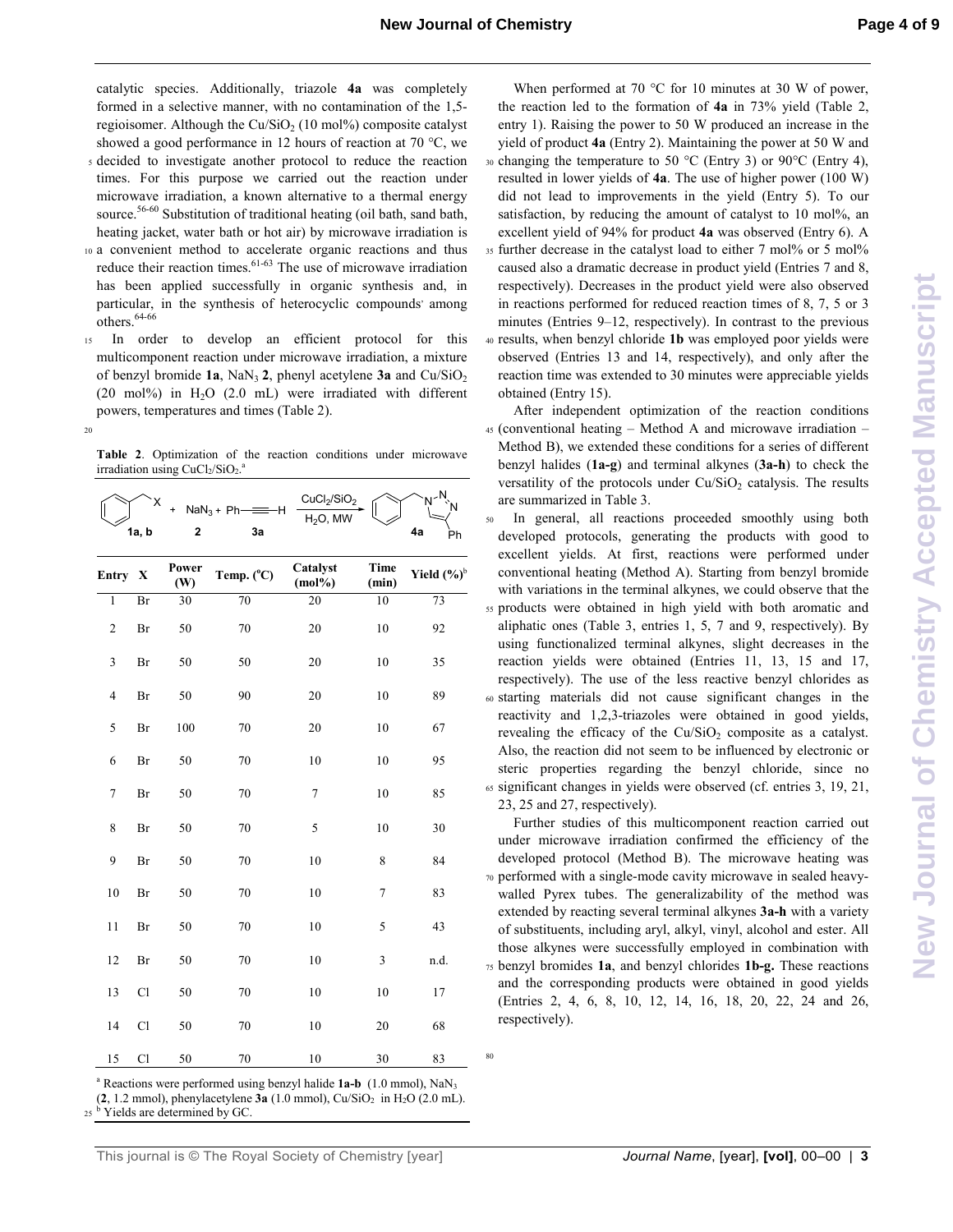### Cite this: DOI: 10.1039/c0xx00000x

www.rsc.org/xxxxxx

# **ARTICLE TYPE**

Table 3. Scope of 1,3-dipolar cycloaddition reaction using Cu/SiO<sub>2</sub>.<sup>a</sup>



| <b>Entry</b>   |               |                | <b>Benzyl Halide 1</b>    |             |                | Alkyne 3                            |               | Product 4      |              |                |
|----------------|---------------|----------------|---------------------------|-------------|----------------|-------------------------------------|---------------|----------------|--------------|----------------|
|                | <b>Method</b> |                | R                         | $\mathbf X$ |                | $\mathbf{R}^1$                      |               | $\bf R$        | ${\bf R}^1$  | Yield $(\%)^b$ |
| 1              | A             | 1a             | $\overline{H}$            | Br          | 3a             | Ph                                  | 4a            | $\overline{H}$ | Ph           | 93             |
|                | $\, {\bf B}$  | 1a             | H                         | Br          | 3a             | Ph                                  | 4a            | $\rm H$        | Ph           | 92             |
| $\frac{2}{3}$  | A             | 1 <sub>b</sub> | H                         | <b>Cl</b>   | 3a             | Ph                                  | 4a            | $\rm H$        | Ph           | 95             |
| $4^\circ$      | $\, {\bf B}$  | 1 <sub>b</sub> | H                         | Cl          | 3a             | Ph                                  | 4a            | $\mathbf H$    | Ph           | 83             |
| 5              | A             | 1a             | H                         | Br          | 3 <sub>b</sub> | $nC_4H_9$                           | 4b            | $\rm H$        | $nC_4H_9$    | 81             |
| 6              | $\mathbf{B}$  | 1a             | H                         | Br          | 3 <sub>b</sub> | $nC_4H_9$                           | 4b            | H              | $nC_4H_9$    | 95             |
| $\overline{7}$ | A             | 1a             | H                         | Br          | 3c             | $nC_8H_{17}$                        | 4c            | $\rm H$        | $nC_8H_{17}$ | 87             |
| $\,$ $\,$      | $\, {\bf B}$  | 1a             | H                         | Br          | 3c             | $nC_8H_{17}$                        | 4c            | $\rm H$        | $nC_8H_{17}$ | 90             |
| 9              | A             | 1a             | H                         | Br          | 3d             |                                     | 4d            | H              |              | 96             |
| 10             | $\mathbf{B}$  | 1a             | H                         | Br          | 3d             |                                     | $4\mathrm{d}$ | $\, {\rm H}$   |              | 95             |
| 11             | A             | 1a             | H                         | Br          | 3e             | HO(CH <sub>3</sub> ) <sub>2</sub> C | 4e            | H              | $HO(CH3)2C-$ | 70             |
| 12             | $\, {\bf B}$  | 1a             | H                         | Br          | 3e             | $HO(CH_3)_2C$                       | 4e            | H              | $HO(CH3)2C-$ | 93             |
| 13             | A             | 1a             | H                         | Br          | 3f             | `OH                                 | 4f            | H              | `OH          | 52             |
| 14             | $\, {\bf B}$  | 1a             | $\boldsymbol{\mathrm{H}}$ | Br          | 3f             | <b>OH</b>                           | 4f            | $\, {\rm H}$   | `OH          | 96             |
| 15             | A             | 1a             | H                         | Br          | 3g             | $HO(CH2)2$ -                        | 4g            | H              | $HO(CH2)2$ - | 89             |
| 16             | $\, {\bf B}$  | 1a             | H                         | Br          | 3g             | $HO(CH2)2$ -                        | 4g            | H              | $HO(CH2)2$ - | 84             |
| 17             | A             | 1a             | H                         | Br          | 3h             | $EtO2C-$                            | 4h            | H              | $EtO2C-$     | 83             |
| 18             | $\mathbf{B}$  | 1a             | H                         | Br          | 3h             | $EtO2C-$                            | 4h            | H              | $EtO2C-$     | 92             |
| 19             | A             | 1c             | 4-Me                      | <b>Cl</b>   | 3a             | Ph                                  | 4i            | 4-Me           | Ph           | 95             |
| $20^{\circ}$   | B             | 1c             | 4-Me                      | <b>Cl</b>   | 3a             | Ph                                  | 4i            | 4-Me           | Ph           | 79             |
| 21             | A             | 1 <sub>d</sub> | $2-Me$                    | <b>Cl</b>   | 3a             | Ph                                  | 4j            | $2-Me$         | Ph           | 93             |
| $22^{\rm c}$   | $\mathbf B$   | 1 <sub>d</sub> | $2-Me$                    | <b>Cl</b>   | 3a             | Ph                                  | 4j            | $2-Me$         | Ph           | 78             |
| 23             | A             | 1e             | $4-Cl$                    | <b>Cl</b>   | 3a             | Ph                                  | 4k            | $4-Cl$         | Ph           | 92             |
| $24^{\circ}$   | $\, {\bf B}$  | 1e             | $4-Cl$                    | <b>Cl</b>   | 3a             | Ph                                  | 4k            | $4-Cl$         | Ph           | 75             |
| 25             | A             | 1f             | $2-Cl$                    | <b>Cl</b>   | 3a             | Ph                                  | 41            | $2-C1$         | Ph           | 90             |
| $26^{\circ}$   | B             | 1f             | $2-Cl$                    | <b>Cl</b>   | 3a             | Ph                                  | 41            | $2-C1$         | Ph           | 75             |
| 27             | А             | 1g             | $3-CF_3$                  | Cl          | 3a             | Ph                                  | 4m            | $3-CF3$        | Ph           | 86             |

<sup>a</sup> Reactions were performed using benzyl halide **1a-g** (1.0 mmol), NaN<sub>3</sub> (2, 1.2 mmol), terminal alkyne 3a-h (1.0 mmol) and CuCl<sub>2</sub><sup>(</sup>SiO<sub>2</sub> (10 mol%) in H<sub>2</sub>O (2.0 mL) under conditions previously determined for methods A or B. <sup>b</sup> Yields are given for isolated products. <sup>e</sup> Reactions were performed in 30 min.

#### <sup>5</sup>**The Reciclability of the Catalyst**

An important feature of the use of supported catalysts is that they are readily recyclable, which makes their use an excellent alternative, especially considering economic and environmental aspects. Thus, as a further extension of this work, we verified the

10 possibility of recycling the  $Cu/SiO<sub>2</sub>$  composite catalyst, using a model reaction performed under microwave heating comprised of benzyl bromide  $1a$ , NaN<sub>3</sub>  $2$  and phenyl acetylene  $3a$  as depicted

in Figure 2.

 As can be seen in Figure 2, the catalytic system can be 15 recovered and reused in this multicomponent reaction at least four times without significant loss of activity in producing the 1,2,3 triazoles selectively. Moreover, TEM images of the recycled catalyst showed a homogeneous distribution of the  $Cu/SiO<sub>2</sub>$  composite similar to the initial one, and with the BET <sup>20</sup>surface area exactly the same as that obtained from the fresh catalyst.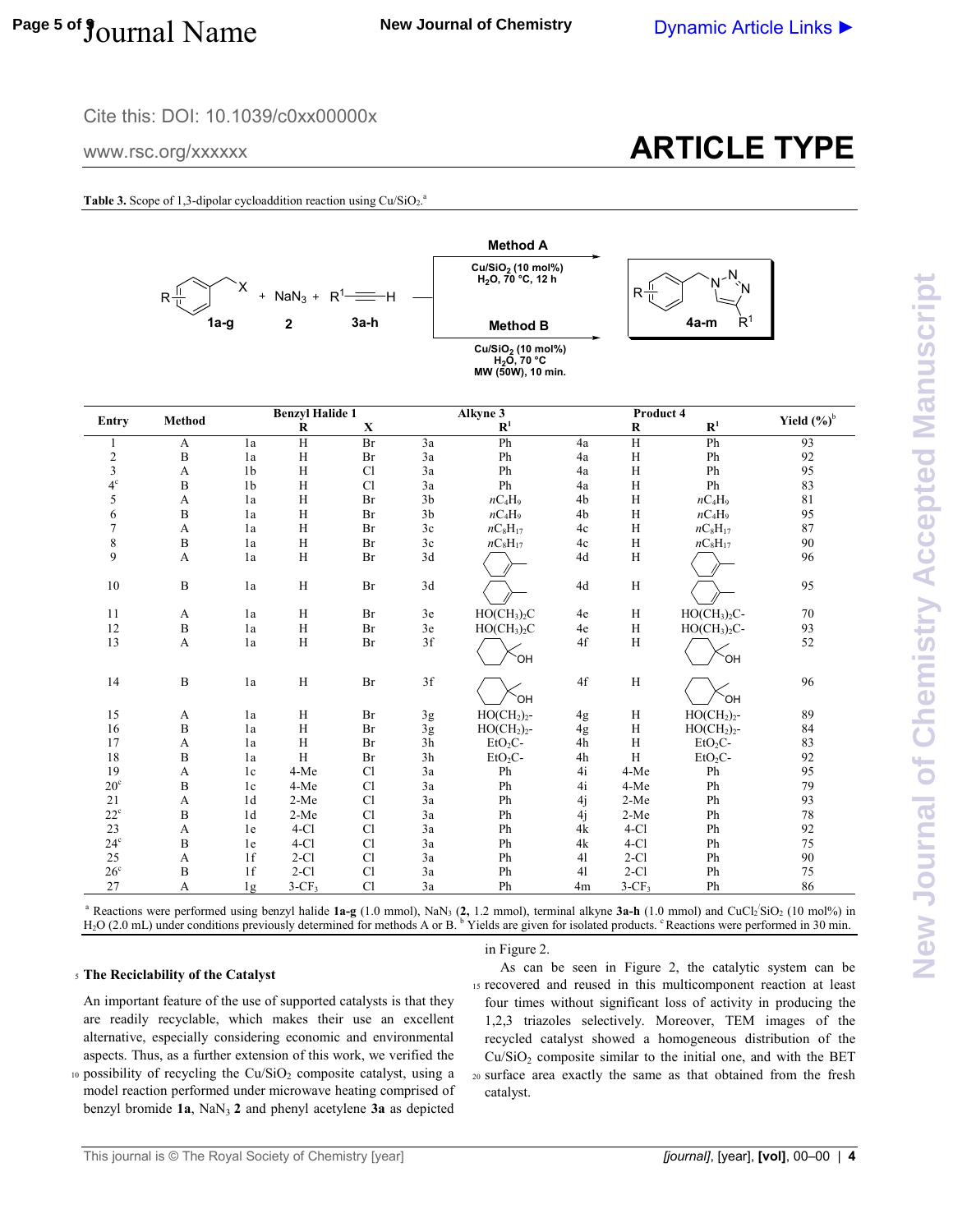

Figure 2. Recyclability of the Cu/SiO<sub>2</sub> catalytic system.

 $20$ 

#### **A Rationale for the Activity of the Catalyst and Mechanistic Pathways**

Several sources of the active  $Cu<sup>I</sup>$  catalyst in the alkyne-azide <sup>25</sup>cycloaddition were noticed. On the other hand, copper (II) sulphate has also been successfully used as a catalytic precursor in the presence of sodium ascorbate to generate the catalytically active Cu<sup>I</sup> species *in situ*.<sup>67</sup>Concerning these catalytic species some specific are important to mention. In a pioneering work,

- <sup>30</sup>Lipshutz considered the preparation of a Cu/Carbon catalyst by mixing charcoal and  $Cu(NO<sub>3</sub>)<sub>2</sub>$  and applied it in the Huisgen reaction in water with surprising efficiency.43,68 The activity of this catalyst was attributed to both  $Cu<sub>2</sub>O$  and  $CuO$  species being present within a charcoal matrix.<sup>68</sup> Therefore, the presence of Cu<sup>I</sup>
- <sup>35</sup>in the matrix suggested that an additional reducing agent might not be necessary. More recently, Alonso and co-workers reported an interesting study showing the catalytic ability of CuO and  $Cu<sub>2</sub>O$  in the multicomponent click synthesis of 5-alkynyl 1,2,3triazoles under ambient conditions.<sup>69</sup> The formation of copper
- 40 species such as CuO and Cu<sub>2</sub>O can be associated with the process of preparing the  $Cu/SiO<sub>2</sub>$  composites generated by the sol-gel method and subsequent thermal treatment.<sup>70,71</sup> Although these species are generally formed under high temperatures, we cannot discard their formation under the conditions of synthesis of
- $45 \text{ Cu/SiO}_2$ . No less important is the fact reported by Kantam that postulated a direct participation of Cu(II) in the synthesis of 1,2,3-triazoles using 20 mol % catalyst loading in aqueous solutions for 20 h.<sup>46</sup> We also need to consider the ability of  $Cu<sup>H</sup>$ species to catalyse the oxidative homocoupling of terminal
- $50$  alkynes to afford diynes, known as the Glaser reaction.<sup>72</sup> An interesting study about supported Cu<sup>II</sup>-Catalyzed Azide-Alkyne cycloaddition in water has also appeared in the literature recently.<sup>73</sup> In this work, Liu and Xia showed that  $Cu<sup>H</sup>$  species dispersed in a silica matrix are able to be reduced to  $Cu<sup>I</sup>$  species
- <sup>55</sup>during an *in situ* terminal alkyne homocoupling process. Previous studies involving a Cu<sup>II</sup> catalyst precursor in azide-alkyne cycloaddition reactions immobilized in  $TiO<sub>2</sub>$  or in a β-Kegg silicotungstate matrix were performed with excellent results.<sup>74,75</sup>
- $\omega$  the possible mechanistic pathway for the Cu/SiO<sub>2</sub> catalysed threecomponent Huisgen reaction (Scheme 2). Different events can occur simultaneously:
	- 1. Nucleophilic substitution on benzyl halides affording the respective benzyl azides;
- $65$  2. The homocoupling of the terminal alkyne by  $Cu<sup>H</sup>$  leading to the formation of a diyne and the active catalytic Cu<sup>I</sup> species for the Huisgen reaction.

3. The generated active catalytic  $Cu<sup>I</sup>$  species participates in the cycloaddition, likely proceeding via the reaction mechanism 70 proposed initially by Sharpless.

Event 1.







<sup>85</sup>Event 3. The catalytic Cycle



<sup>105</sup>**Scheme 2.** Mechanistic considerations.

#### **Conclusion**

In conclusion, we have successfully developed a clean, eco-<sup>110</sup>friendly, inexpensive and high yield synthesis of 1,2,3-triazoles in an aqueous medium. The synthesis proceeded with full control of the regiochemistry through a multicomponent reaction between benzyl halides, sodium azide and a terminal alkyne catalysed by a  $Cu/SiO<sub>2</sub>$  composite. The catalyst proved to be efficient for <sup>115</sup>different benzyl halides and terminal alkynes. It is noteworthy that that by using microwave irradiation in substitution of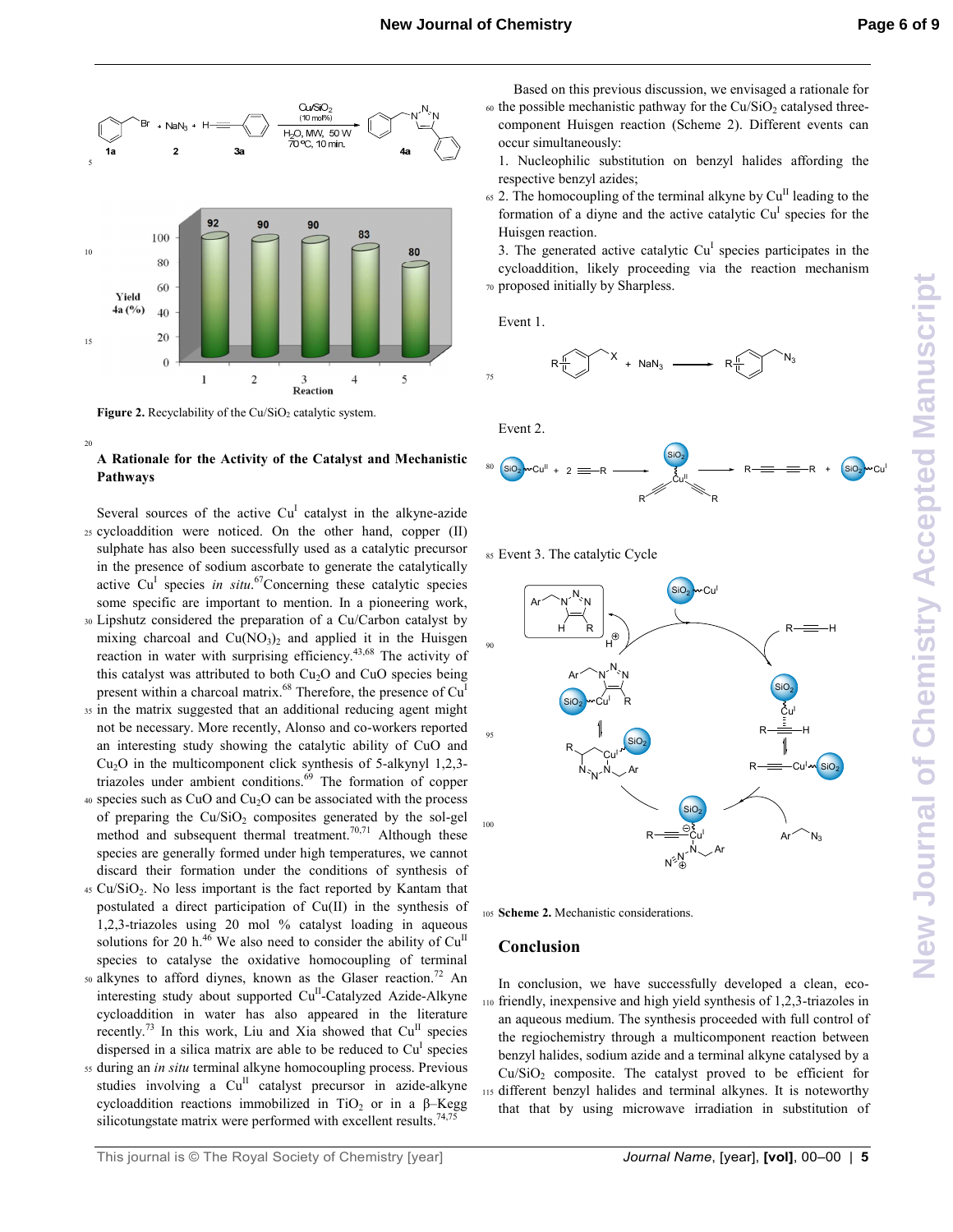60

115

conventional heating, the products were obtained in good yields with a dramatic reduction in the reaction times. The catalyst was readily prepared through the sol-gel method and shown to be easily recoverable from the reaction. Another important feature <sup>5</sup>shown by the catalyst is that it can be reused at least four times without significant loss of activity.

#### **Experimental section**

#### <sup>10</sup>**General**

Chemicals and solvents were purchased from commercial suppliers and used as received.  ${}^{1}H$  and  ${}^{13}C$  NMR spectra were recorded on a Varian 300 MHz or on a Bruker 400 MHz <sup>15</sup>instruments. Chemical shifts were reported in parts per million

- (ppm), and the residual solvent peak was used as an internal reference: proton (chloroform δ 7.26), carbon (chloroform δ 77.0) or tetramethylsilane (TMS  $\delta$  0.00). Multiplicity was indicated as follows: s (singlet), d (doublet), t (triplet), m (multiplet). For thin
- <sup>20</sup>layer chromatography (TLC), Whatman pre-coated TLC plates (Whatman 250 µm layer, UV254) were used, and compounds were visualized with a UV light at 254 nm. Chromatographic separations were performed on Merck (70-230 mesh) silica gel. Microwave reactions were conducted using a CEM Discover,
- <sup>25</sup>mode operating systems working at 2.45 GHz, with a power programmable from 1 to 300 W.

#### **Typical procedure for the preparation of Cu/SiO<sup>2</sup>**

- <sup>30</sup>In a cup of Becker, adapted with a magnetic stirrer, were placed 5 mL of ethanol,  $2 \text{ mL of deionized } H_2O$  and  $3 \text{ drops of } HCl$  conc. Next,  $5.0$  mmol of  $CuCl<sub>2</sub>$  was added in one portion. The mixture was vigorously stirred until total dissolution (ca. 15 min). To this clean homogeneous solution was added 20 mmol of TEOS in one
- <sup>35</sup>time in a continuous flow. This new mixture remained under vigorous stirrer for additional 15 minutes. The magnetic stirrer bar was removed and the flask was covered with a clock glass and leaved in rest until the formation of a glass material (ca. 5 days). After, the glass material was triturated in a mortar and the
- 40 green solid was submitted to the thermal treatment at 180 °C during 24 hours. After this time, the material was washed with 20 mL of ethanol followed of 20 mL of deionized  $H_2O$ . The material was submitted again to the thermal treatment at 100 °C for additional 24 hours.

#### **Characterization of Metal/Silica Composite**

45

The  $Cu/SiO<sub>2</sub>$  composite was analyzed through BET method, resulting in  $120 \pm 12 \text{ m}^2 \text{g}^{-1}$  for Cu/SiO<sub>2</sub> specific surface area. The

- <sup>50</sup>BJH analysis showed a range of pore size distribution from 4 to 13 nm suggesting a mesopore material. The 1:5.9 ratio of Cu/Si was determined by the EDS analysis, resulting in nearly 2.59 mmols of  $CuCl<sub>2</sub>$  per gram of silica composite. The TEM images of the catalyst showed a homogeneous distribution of  $Cu/SiO<sub>2</sub>$
- <sup>55</sup>composite, which were similar to the analysis of the recovered material (see Supplementary Information). The BET surface area showed exactly the same value to that obtained from the fresh catalyst, evidencing the stability of the catalyst during the

reaction conditions it was submitted.

#### **General procedure for the synthesis of 1,2,3-triazoles under conventional heating.**

In a 25 mL round-bottom flask were added the appropriate benzyl  $\epsilon$  halide (1.0 mmol), the alkyne (1.0 mmol) and NaN<sub>3</sub> (1.2 mmol). The heterogeneous catalyst  $Cu/SiO<sub>2</sub>$  (38 mg, 10 mol%) was added in a single portion and finally 2 mL of water were added. The reaction was carried out at 70 °C for 12 hours. The heterogeneous catalyst was recovered from the reaction media by <sup>70</sup>a simple filtration. The product was extracted from water with ethyl acetate (2 x 5 mL), the organic layers were combined, dried over  $Na<sub>2</sub>SO<sub>4</sub>$  and the solvent removed. A crude solid product was obtained which was later purified by column chromatography.

#### <sup>75</sup>**General procedure for the synthesis of 1,2,3-triazoles under microwave irradiation**

In a Pyrex flask were added the appropriate halide (1.0 mmol), the alkyne  $(1.0 \text{ mmol})$  and NaN<sub>3</sub>  $(1.2 \text{ mmol})$ . The heterogeneous so catalyst  $Cu/SiO<sub>2</sub>$  (38 mg, 10 mol%) was added in a single portion and finally 2 mL of water were added. The reaction was carried out at 70 °C under microwave irradiation (50 W) for 10 minutes. The heterogeneous catalyst was recovered from the reaction media by a simple filtration. The product was extracted from  $85$  water with ethyl acetate (2 x 5 mL), the organic layers were combined, dried over  $Na<sub>2</sub>SO<sub>4</sub>$  and the solvent removed. A crude solid product was obtained which was later purified by column chromatography.

#### <sup>90</sup>**Spectroscopic data of 1,4-disubstituted 1,2,3-triazoles**

*1-benzyl-4-phenyl-1H-1,2,3-triazole (4a)***:** Yield 93%; <sup>1</sup>H NMR (CDCl<sub>3</sub>):  $\delta$  = 5.55 (s, 2H); 7.28-7.42 (m, 8H); 7.66 (s, 1H); 7.79 (d,  $J = 7.3$  Hz, 2H) ppm. <sup>13</sup>C NMR (CDCl<sub>3</sub>):  $\delta = 54.7$ ; 120.0; <sup>95</sup>126.1; 127.5; 128.4; 128.7; 129.1; 129.3; 129.5 ppm.

*1-benzyl-4-butyl-1H-1,2,3-triazole (4b)***:** Yield 76%; <sup>1</sup>H NMR (CDCl<sub>3</sub>):  $\delta$  = 0.85 (t, *J* = 7.7 Hz, 3H); 1.30 (m, 2H); 1.59 (m, 2H); 2. 61 (m, 2H); 5.43 (s, 1H); 7.15-7.29 (m, 6H) ppm. <sup>13</sup>C NMR 100 (CDCl<sub>3</sub>):  $\delta$  = 13.7; 22.2; 25.3; 31.1; 54.4; 127.6; 127.9; 128.5; 128.9; 134.7 ppm.

 $1$ -benzyl-4-octyl-1H-1,2,3-triazole (4c): Yield 87%. <sup>1</sup>H NMR  $(CDCl<sub>3</sub>)$   $\delta$  = 0.77 (t, *J* = 6.0 Hz, 3H); 1.26 (m, 6H); 1.54 (m, 2H); 105 2.59 (t,  $J = 7.7$  Hz, 2H); 5.39 (s. 2H); 7.12-7.28 (m, 6H); <sup>13</sup>C NMR *δ* = 14.2; 22.4; 25.7; 28.9; 29.3; 31.5; 53.8; 120.4; 127.8; 128.4; 128.9; 135.0; 149.8 ppm.

*1-benzyl-4-ciclohexenyl-1H-1,2,3-triazole (4d):* Yield: 96%; <sup>1</sup>H 110 NMR (CDCl<sub>3</sub>):  $\delta$  = 1.55-1.70 (m, 4H); 2.08 (d, *J* = 3.7 Hz, 2H) 2.26 (d, *J* = 2.1 Hz, 2H); 5.42 (s, 2H); 6.43 (m, 1H); 7.16-7.19 (m, 2H); 7.24-7.29 (m, 4H) ppm. <sup>13</sup>C NMR  $\delta$  = 22.1; 22.3; 25.2; 26.3; 54.1; 118.3; 125.3; 127.0; 127.9; 128.6; 129.0; 134.8; 149.7 ppm.

*2-(1-benzyl-1H-1,2,3-triazol-4-yl)propan-2-ol (4e):* Yield 70%;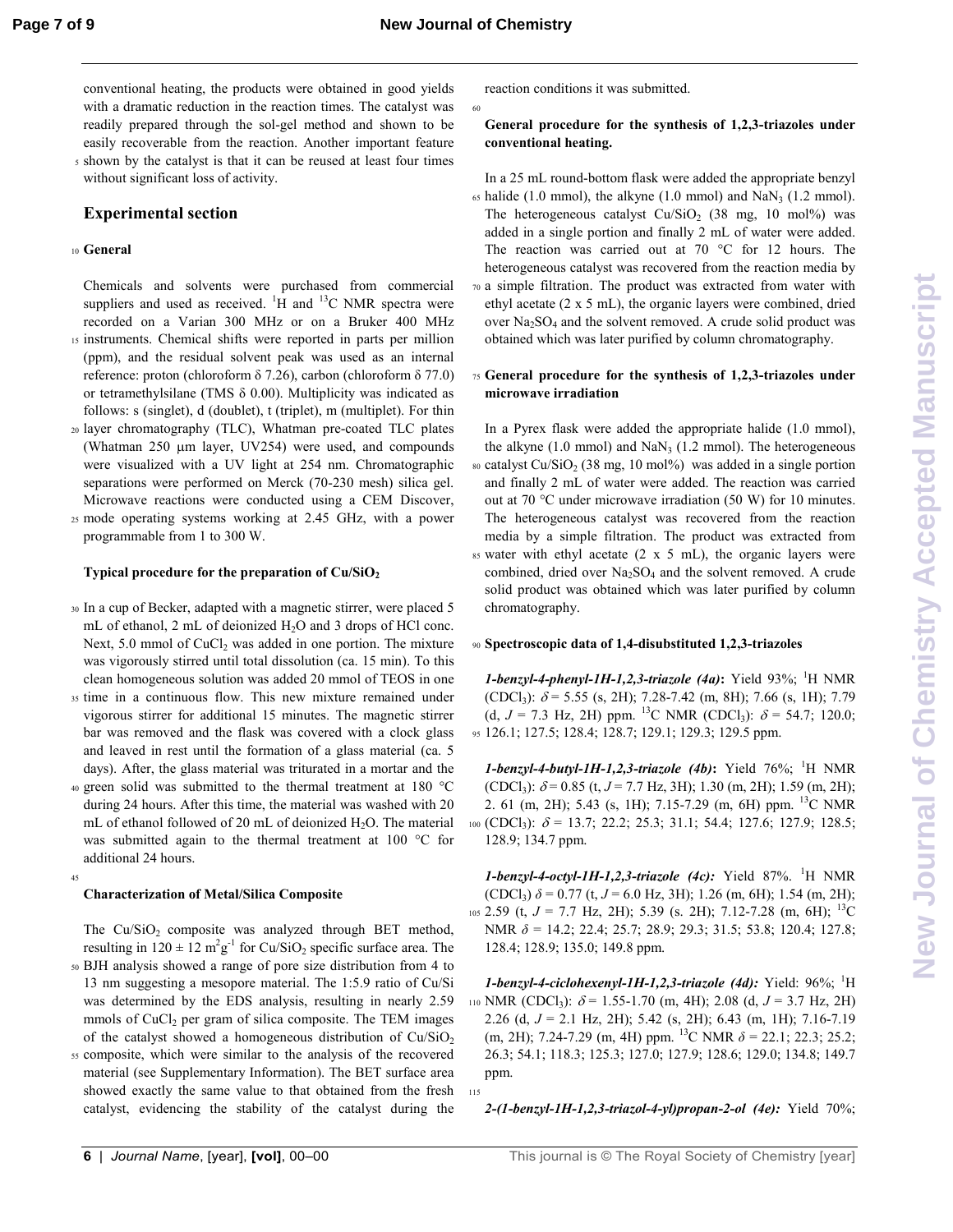<sup>1</sup>H NMR (CDCl<sub>3</sub>):  $\delta$  = 1.53 (s. 6H); 3.13 (s, 1H); 5.42 (s, 2H); 7.18-7.21 (m, 3H), 7.28-7.34 (m, 3H) ppm. <sup>13</sup>C NMR (CDCl<sub>3</sub>):  $\delta$  $= 30.3$ ; 54.2; 68.4; 119.2; 128.1; 128.7; 129.1; 134.4; 155.9 ppm.

- <sup>5</sup>*1-(1-benzyl-1H-1,2,3-triazol-4-yl)cyclohexanol (4f)***:** Yield 52%; <sup>1</sup>H NMR (CDCl<sub>3</sub>):  $\delta$  = 1.28 (m, 2H); 1.48-1.97 (m, 8H); 2.75 (s, 1H); 5.41 (s, 2H); 7.17-7.31 (m, 6H) ppm. <sup>13</sup>C NMR (CDCl<sub>3</sub>):  $\delta$ = 22.1; 25.6; 38.5; 54.6; 128.4; 129.0; 129.4; 134.8 ppm.
- 10 2-(1-benzyl-1H-1,2,3-triazol-4-yl)ethanol (4g): Yield 89%; <sup>1</sup>H NMR (CDCl<sub>3</sub>)  $\delta$  = 2.90 (t, *J* = 5.9 Hz, 2H); 3.42 (s, 1H); 3.89 (m, 2H); 5.47 (s, 2H); 7.23-7.28 (m, 3H); 7.32-7.39 (m, 3H) ppm. <sup>13</sup>C NMR (CDCl<sub>3</sub>) δ = 28.1; 52.9; 61.0; 126.9; 127.6; 127.8; 128.5; 128.9; 133.8 140.8 ppm.

15

40

*1-ethyl 1-benzyl-1H-1,2,3-triazole-4-carboxylate (4h):* Yield 83%; <sup>1</sup>H NMR (CDCl<sub>3</sub>)  $\delta$  = 1.31 (t, *J* = 7.1 Hz, 3H); 4.32 (m, 2H); 5.50 (s, 2H); 7.19-7.29 (m, 5H); 7.90 (s, 1H)ppm. <sup>13</sup>C NMR (CDCl<sup>3</sup> ) *δ* = 14.3; 54.4; 61.3; 127.3; 128.0; 128.2; 129.1; 129.3; <sup>20</sup>133.4; 160.7 ppm.

*1-(4-methylbenzyl)-4-phenyl-1H-1,2,3-triazole (4i):* Yield 79%; <sup>1</sup>H NMR (CDCl<sub>3</sub>)  $\delta$  = 2.28 (s, 3H); 5.46 (s, 2H); 7.13 (s, 4H) 7.24 (d,  $J = 7.1$  Hz, 1H) 7.31 (t,  $J = 7.3$  Hz, 2H); 7.57 (s, 1H); 7.18 (d,  $<sub>25</sub> J = 7.03$  Hz, 2H) ppm. <sup>13</sup>C NMR (CDCl<sub>3</sub>)  $δ = 21.2$ ; 54.1; 119.4;</sub> 125.7; 128.1; 128.2; 129.8; 130.4; 131.5; 138.8; 148.0 ppm.

**1-(2-methylbenzyl)-4-phenyl-1***H***-1,2,3-triazole (4j):** Yield 78%; <sup>1</sup>H NMR (CDCl<sub>3</sub>)  $\delta$  = 2.22 (s, 3H); 5.9 (s, 2H); 7.12-7.24 <sup>30</sup>(m, 5H); 7.31 (t, *J* = 7.3 Hz, 2H) 7.48 (s, 1H); 7.71 (d, *J* = 7.0 Hz, 2H) ppm. <sup>13</sup>C NMR (CDCl<sub>3</sub>)  $\delta$  = 19.3; 52.2; 119.7; 125.9; 127.0; 128.5; 129.1; 129.5; 129.7; 130.6; 131.3; 132.7; 137.3; 148.2 ppm.

<sup>35</sup>*1-(4-chlorobenzyl)-4-phenyl-1H-1,2,3-triazole (4k):* Yield 75%; <sup>1</sup>H NMR (CDCl<sub>3</sub>)  $\delta$  = 5.45 (s, 2H); 7.15 (d, *J* = 7.7 Hz, 2H) 7.21-735 (m, 5H); 7.61 (s, 1H); 7.71 (d, *J* = 6.8 Hz, 2H) ppm. <sup>13</sup>C NMR (CDCl<sub>3</sub>)  $\delta$  = 53.4; 119.5; 125.6; 128.3; 128.8; 129.2; 129.3; 130.2; 133.1; 134.8; 148.6 ppm.

*1-(2-chlorobenzyl)-4-phenyl-1H-1,2,3-triazole (4l):* Yield 72%; <sup>1</sup>H NMR (CDCl<sub>3</sub>)  $\delta$  = 5.62 (s, 2H); 7.11-7.37 (m, 7H); 7.70-7.75 (t,  $J = 7.0$  Hz, 3H) ppm. <sup>13</sup>C NMR (CDCl<sub>3</sub>)  $\delta = 51.4$ ; 119.9; 125.7; 127.6; 128.2; 128.8; 129.9; 130.2; 132.4; 133.4; 148.0 45 ppm.

*4-phenyl-1-(3-(trifluoromethyl)benzyl)-1H-1,2,3-triazole (4m):* Yield 69%; <sup>1</sup>H NMR (CDCl<sub>3</sub>)  $\delta$  = 5.56 (s, 2H); 7.18-7.47 (m, 5H); 7.54 (t, *J* = 7.6, 2H); 7.66 (s, 1H); 7.74 (d, *J* = 7.9 Hz, 2H) <sub>50</sub> ppm. <sup>13</sup>C NMR (CDCl<sub>3</sub>)  $\delta$  = 53.6; 119.6; 124.7; 125.7; 128.4; 128.8; 129.8; 130.1; 131.3; 135.6; 148.4 ppm.

#### **Acknowledgements**

<sup>55</sup>We are grateful to the CAPES, CNPq, INCT-CMN and FAPERGS for financial support.

#### **Notes and references**

- *a* <sup>60</sup>*Instituto de Química, Universidade Federal do Rio Grande do Sul, P.O. Box 15003, 91501-970, Porto Alegre-RS, Brazil. FAX +55 51 3308 7304; Tel +55 51 3308 6286. E-mail: paulos@iq.ufrgs.br b Laboratório de Sínteses Orgânicas, Universidade Federal do Rio Grande do Sul, P.O. Box 15003, 91501-970, Porto Alegre-RS, Brazil. Tel*  <sup>65</sup>*+55 51 3308 6294; FAX +55 51 3308 7304.*
- *<sup>c</sup>LASOL CCQFA Universidade Federal de Pelotas, P.O. Box 354 - 96010-900, Pelotas, RS, Brazil*

Electronic Supplementary Information (ESI) available: EDS and SEM  $70$  analysis of the synthesized catalyst as well as the  $^{1}$ H and  $^{13}$  C NMR spectra of selected compounds are provided. See DOI: 10.1039/b0000000x/

- 1 A. R. Katritzky and A. F. Pozharskii, In *Handbook of Heterocyclic*  <sup>75</sup>*Chemistry, Second Edition*; Pergamon: Oxford, 2000.
- 2 T. Eicher and S. Hauptmann, In *The Chemistry of Heterocycles, Second Edition;* Wiley-VCH, 2003.
- 3 M. R. Grimett, In *Comprehensive Organic Chemistry*; D. Barton, D. Ollis, Eds.; Pergamon Press: United Kingdon, 1979.
- <sup>80</sup>4 G. C. Tron, T. Pirali, R. A. Billington, P. L. Canonico, G. Sorba and A. A. Genazzani, *Med. Res. Rev.*, 2008, **28**, 278.
	- 5 C. D. Hein, X. –M. Liu and D. Wang, *Pharm. Res.*, 2008, **25**, 2216.
	- 6 J. Xie and C. T. Seto, *Bioorg. Med. Chem.*, 2007, **15**, 458.
- 7 T. Lee, M. Cho, S. Y. Ko, H. J. Youn, D. J. Baek, W. J. Cho, C. Y. <sup>85</sup>Kang and S. *J.* Kirn, *Med. Chem.*, 2007, **50**, 585.
	- 8 B. Parrish and T. Emrick, *Bioconjugate Chem.*, 2007, **18**, 263. 9 F. G. Agaleve, S. R. Maujan and V. S. Pore, *Chem. Asian. J.*, 2011,
- **6**, 2696. 10 H. Nandivada, X. Jiang and J. Lahann, *Adv. Mater.*, 2007, **19**, 2197.
- <sup>90</sup>11 B. S. Lee, J. K. Lee, W. J. Kim, Y. H. Jung, S. J. Sim, J. Lee and I. S. Choi, *Biomacromolecules*, 2007, **8**, 744.
- 12 A. Bastero, D. Font and M. A. Pericàs, *J. Org. Chem.*, 2007, **72**, 2460.
- 13 S. Chassaing, M. Kumarraja, A. S. S. Sido, P. Paie and J. Sommer, <sup>95</sup>*Org. Lett.*, 2007, **9**, 883.
- 14 P. Carlqvist and F. Maseras, *Chem. Comm.*, 2007, 748.
- 15 S. A. Nepogodiev, S. Dedola, L. Marmuse, M. T. Oliveira and R. A. Field, *Carbohydr. Res.*, 2007, **342**, 529.
- 16 R. Huisgen, *Angew. Chem.*, 1963, **75**, 604.
- <sup>100</sup>17 V. V. Rostovtsev, L. G. Green, V. V. Fokin and K. B. Sharpless, *Angew. Chem. Int. Ed.*, 2002, **41**, 2596.
	- 18 C. W. TornØe, C. Christensen and M. Meldal, *J. Org. Chem*., 2002, **67**, 3057.
- 19 H. C. Kolb, M. G. Finn and K. B. Sharpless, *Angew. Chem., Int. Ed.*, 105 2001, **40**, 2004.
	- 20 A. Krasinski, Z. Radic, R. Manetsch, J. Raushel, P. Taylor, K. B. Sharpless and H. C. Kolb, *J. Am. Chem. Soc.*, 2005, **127**, 6686.
	- 21 L. V. Lee, M. L. Mitchell, S. Huang, V. V. Fokin, K. B. Sharpless and C. Wong, *J. Am. Chem. Soc.*, 2003, **125**, 9588.
- <sup>110</sup>22 J. E. Hein, J. P. Tripp, L. B. Krasnova, K. B. Sharpless and V. V. Fokin, *Angew. Chem. Int. Ed.*, 2009, **48**, 1.
	- 23 P. Appukkuttan, V. P. Mehta and E. Van der Eycken, *Chem. Soc. Rev.*, 2010, **39**, 1467.
- 24 C. O. Kappe and E. Van der Eycken, *Chem. Soc. Rev.*, 2010, **39**, 115 1280.
	- 25 P. Wu and V. V. Fokin, *Aldrichchim. Acta*, 2007, **40**, 7.
	- 26 S. Bräse, C. Gil, K. Knepper and V. Zimmermann, *Angew. Chem. Int. Ed.*, 2005, **44**, 5188.
	- 27 E. F. V. Scriven and K. Tumbull, *Chem. Rev.*, 1988, **88**, 297.
- <sup>120</sup>28 G. L'Abbé, *Chem. Rev.*, 1969, **69**, 345.
	- 29 P. Appukkuttan, W. Dehaen, V. V. Fokin and E. Van der Eycken, *Org. Lett.*, 2004, **6**, 4223.
	- 30 H. Jang, A. Fafarman, J. M. Holub and K. Kirshenbaum, *Org. Lett.*, 2005, **7**, 1951.
- <sup>125</sup>31 K. Kacprzak, *Synlett*, 2005, 943.
	- 32 Y. Zhao, Z. Yan and Y. Liang, *Tetrahedron Lett.*, 2006, **47**, 1545.
	- 33 D. Wang, N. Li, M. Zhao, W. Shi, C. Ma and B. Chen, *Green Chem.*, 2010, **12**, 2120.